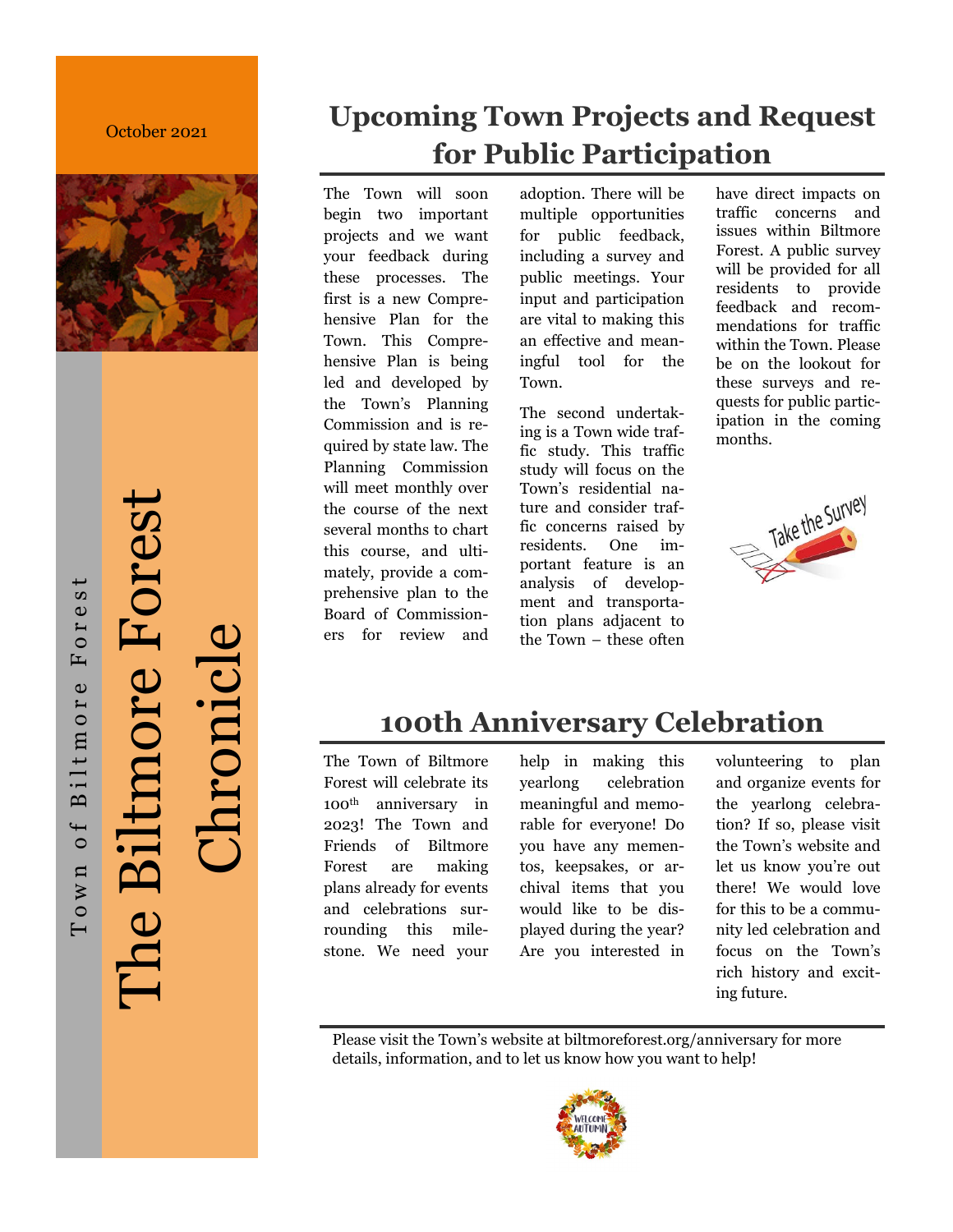# **PUBLIC WORKS DEPARTMENT NEWS**

### Harry B. Buckner, PE, Director (*[hbuckner@biltmoreforest.org](mailto:hbuckner@biltmoreforest.org)*)

Greetings from the Town of Biltmore Forest Public Works Department! I hope everyone has had a safe and enjoyable summer, and is gearing up for what is arguably the most beautiful time of year here in the Forest – fall. It's common for the change in seasons to prompt clean-up and maintenance activities around the home, especially in preparation for colder weather, and our Department is here to help.

*Irrigation Systems:* Now is the time to schedule the winterization of your irrigation systems, including removing backflow preventers and safely storing them until next year. Just a heads up - we are planning some changes to the way we administer our Cross Connection Control program for irrigation systems next spring, so stay tuned for those changes.

*Brush and Leaf Collection:* The annual transition from brush pick-up to leaf pick-up will occur on November <sup>1st</sup>. The last brush pick-up for the North Route begins October 15<sup>th</sup>, and the last South Route pick-up begins October  $30<sup>th</sup>$ . Please do not mix brush in with leaves as it damages our collection equipment. Long, skinny, un-bagged rows of leaves at the edge of the roadway are preferred, with plenty of clearance above the piles for our equipment to operate. Leaf pick-up runs continuously through January  $15<sup>th</sup>$ .



*Public Dumpster Usage:* The town provides two (2) dumpsters located at the Town Hall Complex free of charge for residents use. We continue to struggle, however, with misuse of these facilities including overloading and overflowing the dumpsters, as well as improper materials being placed in them. To assist us with compliance efforts, we have recently added video surveillance to the dumpster area. Before you use the dumpsters please consider the following rules:

- **The dumpsters are for HOUSEHOLD GARBAGE ONLY. Do not send your contractor here to dispose of construction or remodeling debris.**
- **COLLAPSE ALL BOXES FLAT; AND CUT OR FOLD CARDBOARD AS NEEDED TO FIT INSIDE. This allows the dumpsters to hold more and prevents overflows. If it does not fit through the door, it should not be left outside or otherwise forced into the dumpster.**
- **DO NOT PLACE ANY OF THE FOLLOWING MATERIALS IN THE DUMPSTERS: furniture, carpet/rugs, mattresses/box springs, appliances/electronics, or construction debris. We have found all of these items in or around the dumpsters within the last month! A list of prohibited materials is posted near the dumpsters.**
- **NEVER PLACE ANY TRASH OR OTHER MATERIALS ON THE GROUND OUTSIDE THE DUMPSTERS. THIS IS LITTERING. If the dumpsters are blocked or overloaded, the Town is charged a surcharge, and/or the pick-up is skipped until they can be safely accessed,**

A good rule of thumb is that if you cannot fit the item you want to dispose of in a trash bag and fit it through the door, it probably doesn't belong in the dumpster. We appreciate your help in complying with these rules, and please share them with your neighbors and friends! These dumpsters are emptied in the early mornings on Monday, Wednesday and Friday of each week.

Your Public Works Department takes a great deal of pride in providing these critical services, and many more, to all residents. If you ever have questions regarding the services we provide, or if you have any feedback, please do not hesitate to reach out to me, Harry Buckner, PE, Director (hbuckner@biltmoreforest.org), or Mike Dale, ASLA, Supervisor (mdale@biltmoreforest.org), at 828-274-3919 any time. It is our pleasure to be of service to you.

## **GREENWOOD PARK STREAM STABILIZATION PROJECT UPDATE**

The Town of Biltmore Forest has recently received approval from the State to proceed with the Greenwood Park stream restoration project. The Town will be proceeding with inviting several specialized contractors to bid on the construction project. These bids will be opened on Tuesday, October 5th. It is anticipated that a recommendation of

award will be made to the Board of Commissioners at the October 12th meeting, allowing construction to proceed in late winter or early spring. The improvements to the stream will include the removal of the wire gabion baskets and rip rap from the stream bed, and replacement with larger, more natural boulders and other stream

stabilization techniques. There will be sub-

stantial plantings installed along the creek banks to beautify and to protect the stream channel from erosion.

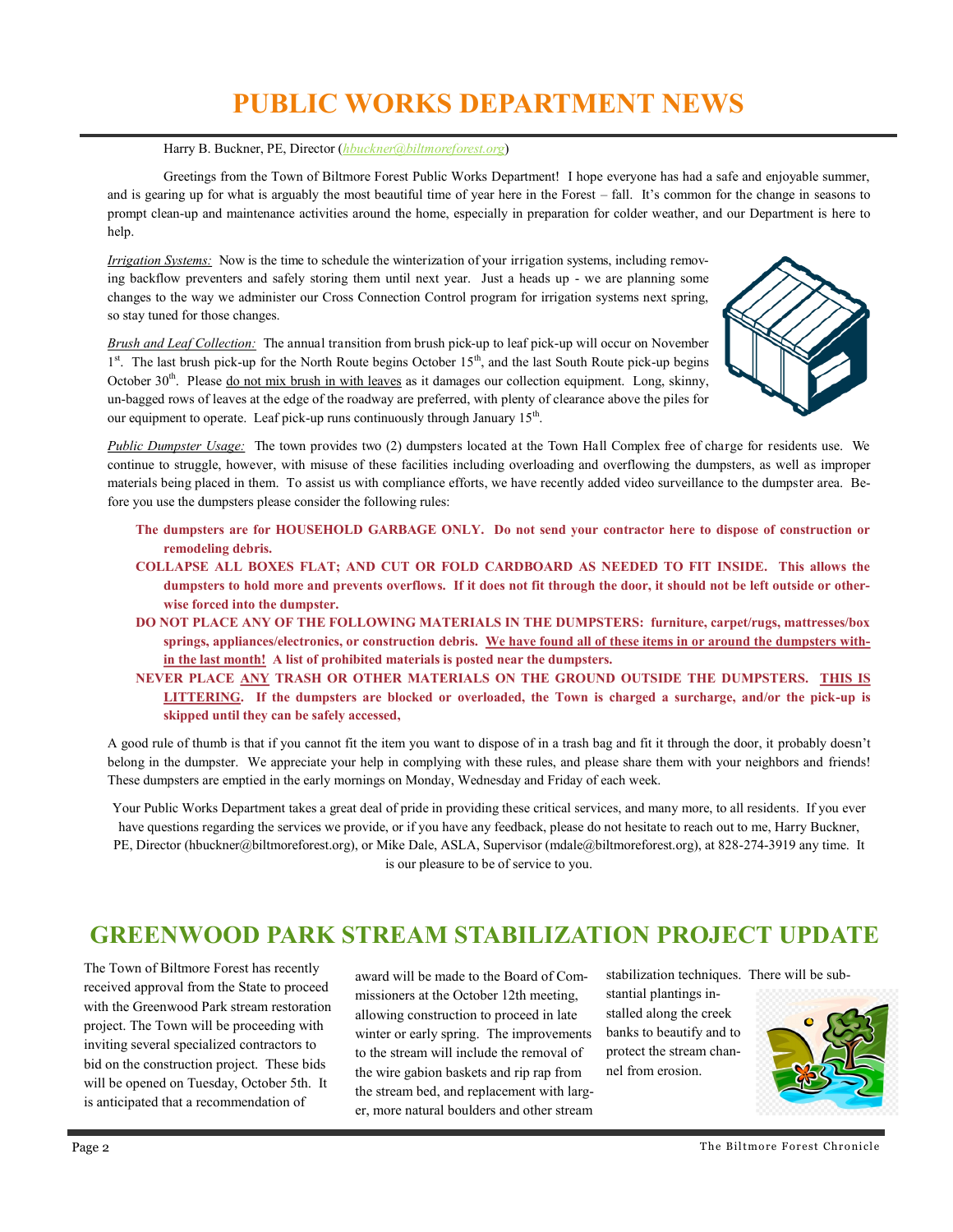# **The Friends of Biltmore Forest**

Greetings from the Friends of Biltmore Forest!

We hope you were able to attend one of the Food Truck Fridays over the past few months. Turnout was high, and we received lots of positive feedback. Thank you for supporting our first foray into the food truck scene. We will pause in the coming months as the weather cools down, and we will resume in late spring with more good food and good company. Thank you to Shana Lopez for wrangling all the details and bringing these fun evenings to our neighborhood.

Looking for a volunteer opportunity or your next great book? Volunteers are needed to help with a new neighborhood project: adding Little Free Libraries to Rosebank and Greenwood Parks. You may have noticed the Little Free Library on White Oak, graciously built and shared by the Ryan family. Little Free Libraries are small, permanent structures that allow neighbors to exchange books. If you would like to help with this project, please contact Lauren Karlsson at [Laurenkarls](mailto:Laurenkarlsson1@gmail.com)[son1@gmail.com.](mailto:Laurenkarlsson1@gmail.com) Thank you to Lauren for spearheading this project.



Unfortunately, due to Covid safety concerns, we will not be hosting our annual potluck or October history talk. Stay tuned for rescheduled dates when we can all gather safely.

We are also looking for volunteers to help plan the Town's One Hundredth anniversary celebration in 2023 (see article on the front page). If you are interested in helping out in any way, please fill out the online form or contact Katie Valeika at [valeikak@gmail.com.](mailto:valeikak@gmail.com) 

Wishing you a beautiful fall,

Your Friends of Biltmore Forest

# **POLICE DEPARTMENT NEWS**

Fall is one of our most beautiful times of year here in the forest. The changing colors and cooler weather tends to relax us from the hustle and bustle of summer. Don't let this relaxed state bring your guard down in terms of self-awareness and safety.

We have again had several issues with subjects going through unlocked cars parked both in driveways and near the roadway. We cannot stress enough to secure your valuables and lock all of your doors, including vehicle doors. Leaving things like electronic devices in plain view of an unlocked vehicle is asking for problems. It is always a good idea to record and keep serial numbers for all of your valuable property and electronics. This allows us to enter the items into a national database of stolen property and greatly increases the chance of getting property back and bringing those who took it to justice. As always, if you see suspicious activity or have any questions please contact us at the police department.

## **NATIONAL NIGHT OUT MAKE-UP DATE IS ALMOST HERE!**

The Police Department would like to invite you to our National Night Out event. The event was originally scheduled for August but was canceled due to weather. The event will take place at Rosebank Park on Tuesday October  $5<sup>th</sup>$ , 4PM-7PM. There will be live music provided by the Asheville Rock Academy, equipment displays, cotton candy, snow cones and popcorn. We will also have bouncy houses, and Chase and Marshall from Paw Patrol making appearances. Mountain View Barbeque will be serving up their outstanding food as well. Please join us for an evening of fellowship and community celebration.